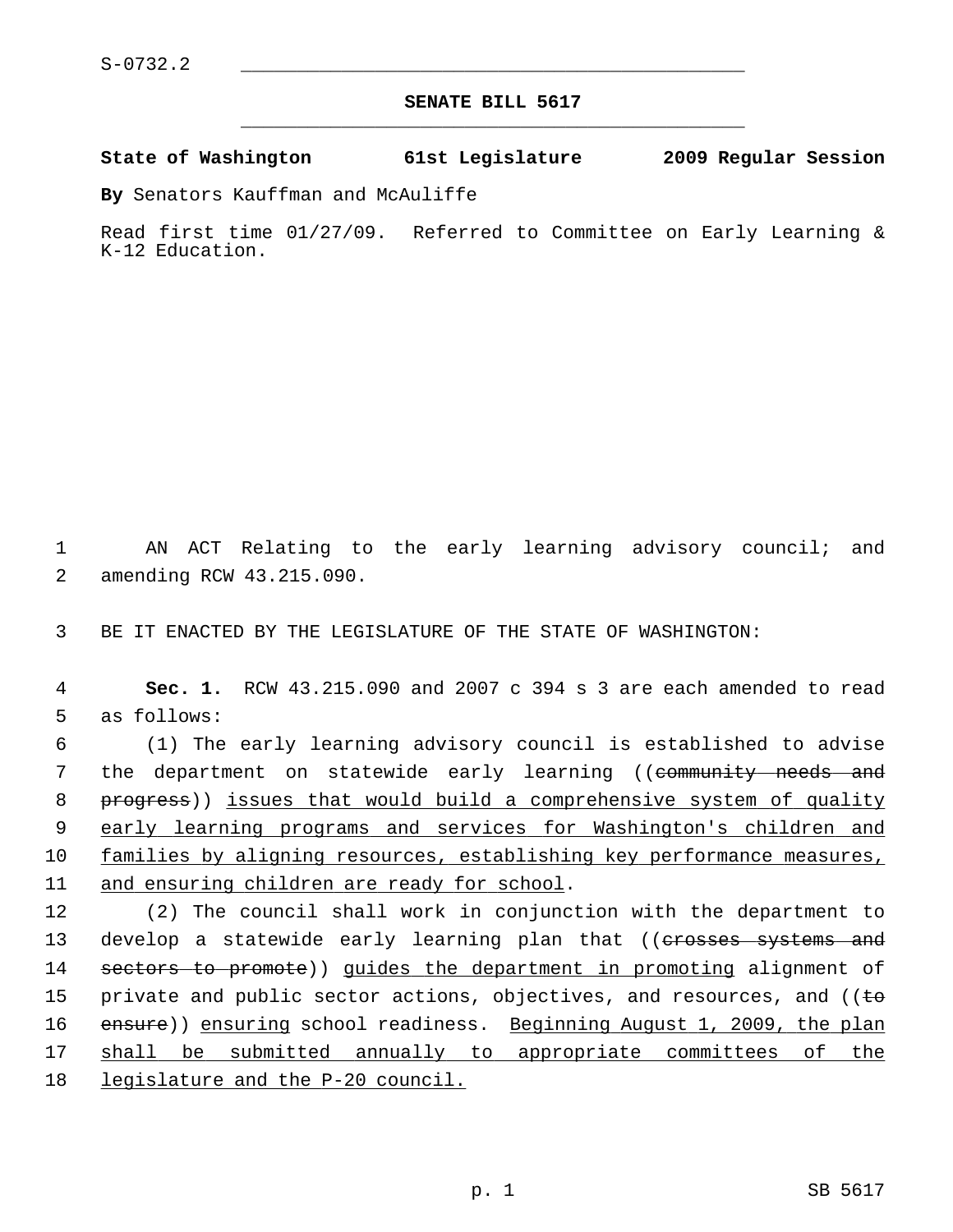1 (3) The council shall include diverse, statewide representation 2 from public, nonprofit, and for-profit entities. Its membership shall 3 reflect regional, racial, and cultural diversity to adequately 4 represent the needs of all children and families in the state.

 5 (4) Council members shall serve two-year terms. However, to 6 stagger the terms of the council, the initial appointments for twelve 7 of the members shall be for one year. Once the initial one-year to 8 two-year terms expire, all subsequent terms shall be for two years, 9 with the terms expiring on June 30th of the applicable year. The terms 10 shall be staggered in such a way that, where possible, the terms of 11 members representing a specific group do not expire simultaneously.

12 (5) The council shall consist of ((not more than twenty-five)) 13 fifteen voting members, as follows:

14 (a) ((The governor shall appoint at least one representative from 15 each of the following)) One representative appointed by the governor 16 from each of the following organizations: The ((department, the)) 17 office of financial management, the department of social and health 18 services, the department of health, the higher education coordinating 19 board, the workforce training and education coordinating board, and the 20 state board for community and technical colleges;

21 (b) One representative from the office of the superintendent of 22 public instruction, to be appointed by the superintendent of public 23 instruction;

24 (c) ((The governor shall appoint at least seven)) Four leaders in 25 early childhood education, with at least one representative with 26 experience or expertise in each of the following areas: Children with 27 disabilities, the K-12 system, family day care providers, and child 28 care centers, to be appointed by the governor;

29 (d) ((Two members of the house of representatives, one from each 30 caucus, and two members of the senate, one from each caucus, to be 31 appointed by the speaker of the house of representatives and the 32 president of the senate, respectively;

33  $(e)$  Two)) One parent((s)), ((one of whom)) who serves on the 34 department's parent advisory council, to be appointed by the governor;

35 ( $(\overline{f} + \overline{f}w\overline{o})$ ) (e) One representative((s)) of the private-public 36 partnership created in RCW 43.215.070, to be appointed by the 37 partnership board;